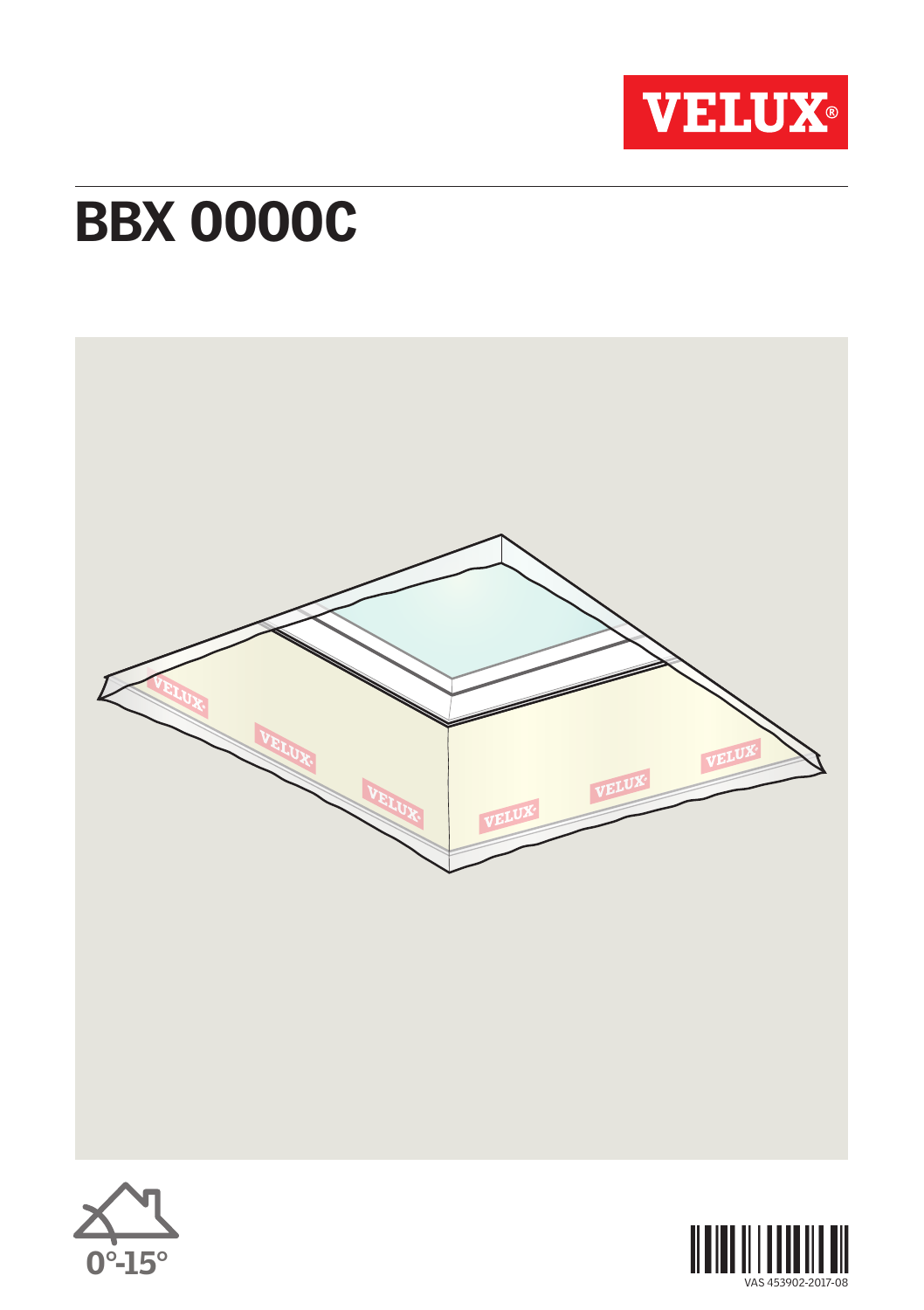

| $F_{13}$                                                                |             |
|-------------------------------------------------------------------------|-------------|
| FN 13984:2013<br>Notified body: 0402, 0845                              |             |
| <b>BBX</b>                                                              |             |
| Flexible sheet for waterproofing                                        |             |
| <b>Reaction to fire:</b>                                                | Class E     |
| Tensile properties:                                                     | <b>NPD</b>  |
| Tear resistance:                                                        | <b>NPD</b>  |
| Joint strength:                                                         | <b>NPD</b>  |
| Impact resistance:                                                      | <b>NPD</b>  |
| Water vapour resistance:                                                | $Sd = 80$ m |
| Watertightness:                                                         | Pass        |
| Durability:                                                             | <b>NPD</b>  |
| <b>VELUX A/S</b><br>Ådalsvej 99<br>DK-2970 Hørsholm<br>www.velux.com/ce |             |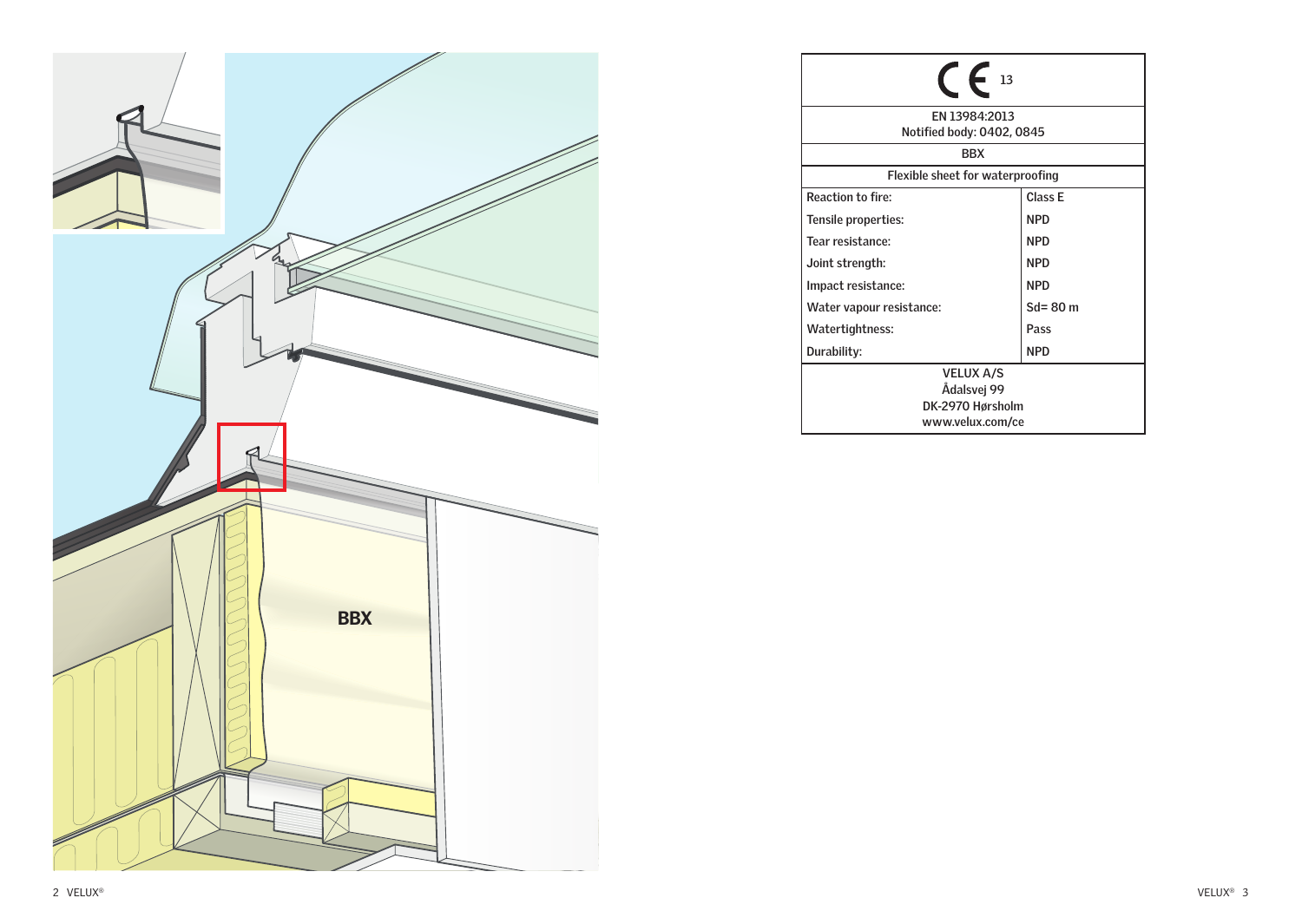